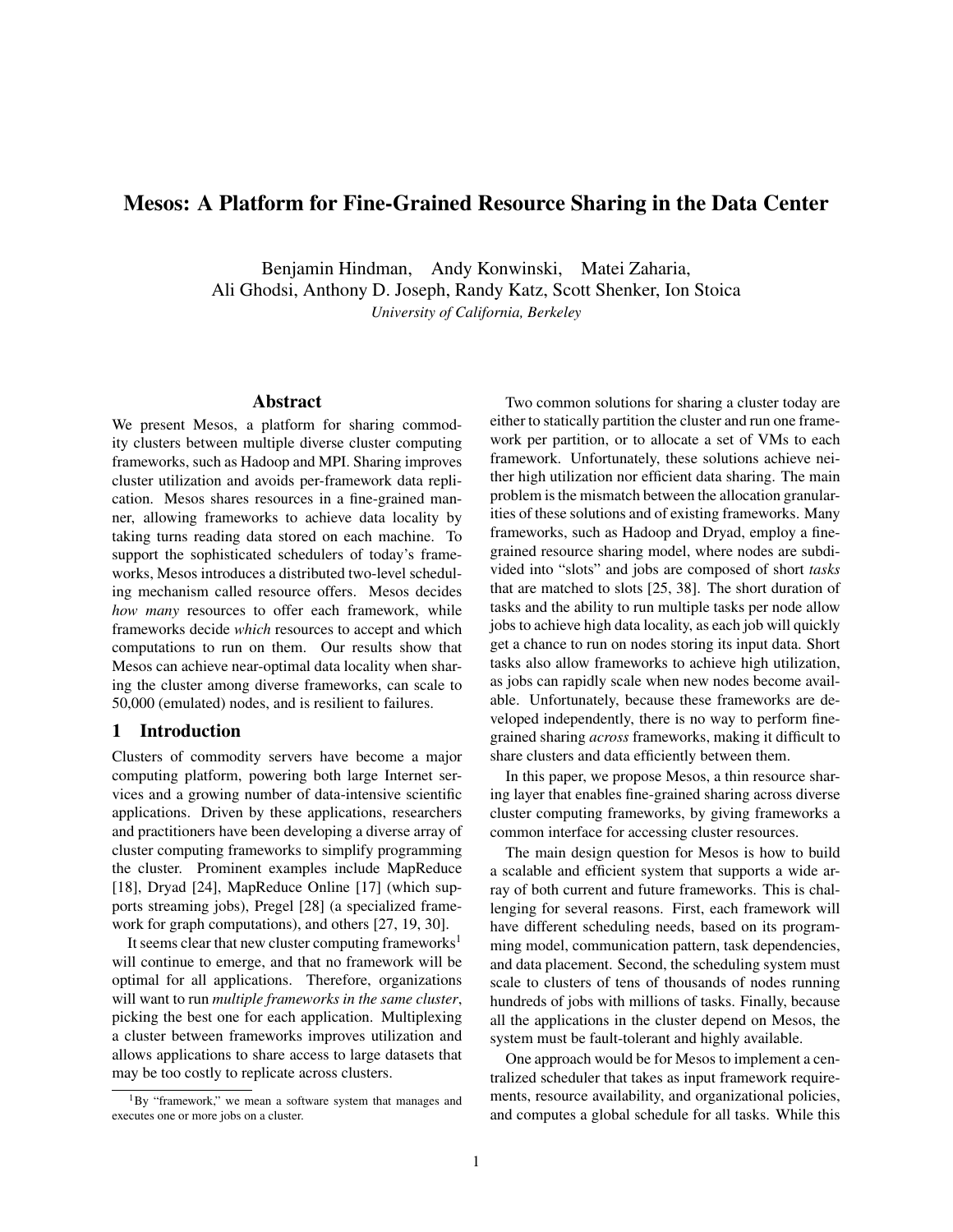approach can optimize scheduling across frameworks, it faces several challenges. The first is complexity. The scheduler would need to provide a sufficiently expressive API to capture all frameworks' requirements, and to solve an online optimization problem for millions of tasks. Even if such a scheduler were feasible, this complexity would have a negative impact on its scalability and resilience. Second, as new frameworks and new scheduling policies for current frameworks are constantly being developed [37, 38, 40, 26], it is not clear whether we are even at the point to have a full specification of framework requirements. Third, many existing frameworks implement their own sophisticated scheduling [25, 38], and moving this functionality to a global scheduler would require expensive refactoring.

Instead, Mesos takes a different approach: delegating control over scheduling to the frameworks. This is accomplished through a new abstraction, called a *resource offer*, which encapsulates a bundle of resources that a framework can allocate on a cluster node to run tasks. Mesos decides *how many* resources to offer each framework, based on an organizational policy such as fair sharing, while frameworks decide *which* resources to accept and which tasks to run on them. While this decentralized scheduling model may not always lead to globally optimal scheduling, we have found that it performs surprisingly well in practice, allowing frameworks to meet goals such as data locality nearly perfectly. In addition, resource offers are simple and efficient to implement, allowing Mesos to be highly scalable and robust to failures.

Mesos also provides other benefits to practitioners. First, even organizations that only use one framework can use Mesos to run multiple instances of that framework in the same cluster, or multiple versions of the framework. Our contacts at Yahoo! and Facebook indicate that this would be a compelling way to isolate production and experimental Hadoop workloads and to roll out new versions of Hadoop [11, 10]. Second, Mesos makes it easier to develop and immediately experiment with new frameworks. The ability to share resources across multiple frameworks frees the developers to build and run *specialized* frameworks targeted at particular problem domains rather than one-size-fits-all abstractions. Frameworks can therefore evolve faster and provide better support for each problem domain.

We have implemented Mesos in 10,000 lines of C++. The system scales to 50,000 (emulated) nodes and uses ZooKeeper [4] for fault tolerance. To evaluate Mesos, we have ported three cluster computing systems to run over it: Hadoop, MPI, and the Torque batch scheduler. To validate our hypothesis that specialized frameworks provide value over general ones, we have also built a new framework on top of Mesos called Spark, optimized for iterative jobs where a dataset is reused in many parallel oper-



Figure 1: CDF of job and task durations in Facebook's Hadoop data warehouse (data from [38]).

ations, and shown that Spark can outperform Hadoop by 10x in iterative machine learning workloads.

This paper is organized as follows. Section 2 details the data center environment that Mesos is designed for. Section 3 presents the architecture of Mesos. Section 4 analyzes our distributed scheduling model (resource offers) and characterizes the environments that it works well in. We present our implementation of Mesos in Section 5 and evaluate it in Section 6. We survey related work in Section 7. Finally, we conclude in Section 8.

# 2 Target Environment

As an example of a workload we aim to support, consider the Hadoop data warehouse at Facebook [5]. Facebook loads logs from its web services into a 2000-node Hadoop cluster, where they are used for applications such as business intelligence, spam detection, and ad optimization. In addition to "production" jobs that run periodically, the cluster is used for many experimental jobs, ranging from multi-hour machine learning computations to 1-2 minute ad-hoc queries submitted interactively through an SQL interface called Hive [3]. Most jobs are short (the median job being 84s long), and the jobs are composed of fine-grained map and reduce tasks (the median task being 23s), as shown in Figure 1.

To meet the performance requirements of these jobs, Facebook uses a fair scheduler for Hadoop that takes advantage of the fine-grained nature of the workload to allocate resources at the level of tasks and to optimize data locality [38]. Unfortunately, this means that the cluster can only run Hadoop jobs. If a user wishes to write an ad targeting algorithm in MPI instead of MapReduce, perhaps because MPI is more efficient for this job's communication pattern, then the user must set up a separate MPI cluster and import terabytes of data into it. This problem is not hypothetical; our contacts at Yahoo! and Facebook report that users want to run MPI and MapReduce Online (a streaming MapReduce) [11, 10]. Mesos aims to provide fine-grained sharing between *multiple* cluster computing frameworks to enable these usage scenarios.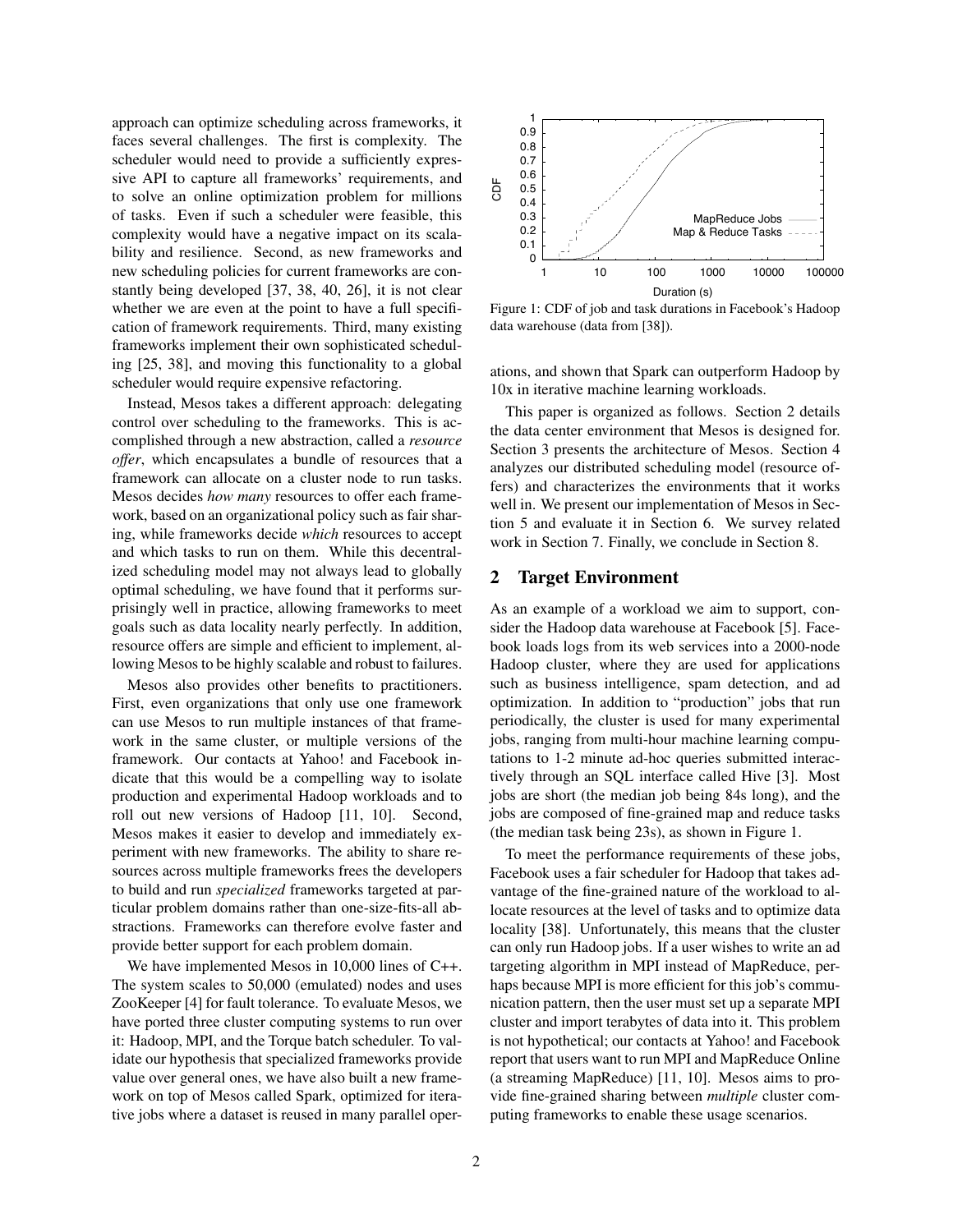

Figure 2: Mesos architecture diagram, showing two running frameworks (Hadoop and MPI).

# 3 Architecture

We begin our description of Mesos by discussing our design philosophy. We then describe the components of Mesos, our resource allocation mechanisms, and how Mesos achieves isolation, scalability, and fault tolerance.

# 3.1 Design Philosophy

Mesos aims to provide a scalable and resilient core for enabling various frameworks to efficiently share clusters. Because cluster frameworks are both highly diverse and rapidly evolving, our overriding design philosophy has been to define a minimal interface that enables efficient resource sharing across frameworks, and otherwise push control of task scheduling and execution to the frameworks. Pushing control to the frameworks has two benefits. First, it allows frameworks to implement diverse approaches to various problems in the cluster (e.g., achieving data locality, dealing with faults), and to evolve these solutions independently. Second, it keeps Mesos simple and minimizes the rate of change required of the system, which makes it easier to keep Mesos scalable and robust.

Although Mesos provides a low-level interface, we expect higher-level libraries implementing common functionality (such as fault tolerance) to be built on top of it. These libraries would be analogous to library OSes in the exokernel [20]. Putting this functionality in libraries rather than in Mesos allows Mesos to remain small and flexible, and lets the libraries evolve independently.

### 3.2 Overview

Figure 2 shows the main components of Mesos. Mesos consists of a *master* process that manages *slave* daemons running on each cluster node, and *frameworks* that run *tasks* on these slaves.

The master implements fine-grained sharing across frameworks using *resource offers*. Each resource offer is a list of free resources on multiple slaves. The master decides *how many* resources to offer to each framework according to an organizational policy, such as fair sharing



Figure 3: Resource offer example.

or priority. To support a diverse set of inter-framework allocation policies, Mesos lets organizations define their own policies via a pluggable allocation module.

Each framework running on Mesos consists of two components: a *scheduler* that registers with the master to be offered resources, and an *executor* process that is launched on slave nodes to run the framework's tasks. While the master determines how many resources to offer to each framework, the frameworks' schedulers select *which* of the offered resources to use. When a framework accepts offered resources, it passes Mesos a description of the tasks it wants to launch on them.

Figure 3 shows an example of how a framework gets scheduled to run tasks. In step (1), slave 1 reports to the master that it has 4 CPUs and 4 GB of memory free. The master then invokes the allocation module, which tells it that framework 1 should be offered all available resources. In step (2), the master sends a resource offer describing these resources to framework 1. In step (3), the framework's scheduler replies to the master with information about two tasks to run on the slave, using  $\langle 2 \text{ CPUs}, 1 \text{ GB RAM} \rangle$  for the first task, and  $\langle 1 \text{ CPUs}, 2 \text{ GB RAM} \rangle$  for the second task. Finally, in step (4), the master sends the tasks to the slave, which allocates appropriate resources to the framework's executor, which in turn launches the two tasks (depicted with dotted borders). Because 1 CPU and 1 GB of RAM are still free, the allocation module may now offer them to framework 2. In addition, this resource offer process repeats when tasks finish and new resources become free.

To maintain a thin interface and enable frameworks to evolve independently, Mesos does not *require* frameworks to specify their resource requirements or constraints. Instead, Mesos gives frameworks the ability to *reject* offers. A framework can reject resources that do not satisfy its constraints in order to wait for ones that do. Thus, the rejection mechanism enables frameworks to support arbitrarily complex resource constraints while keeping Mesos simple and scalable.

One potential challenge with solely using the rejec-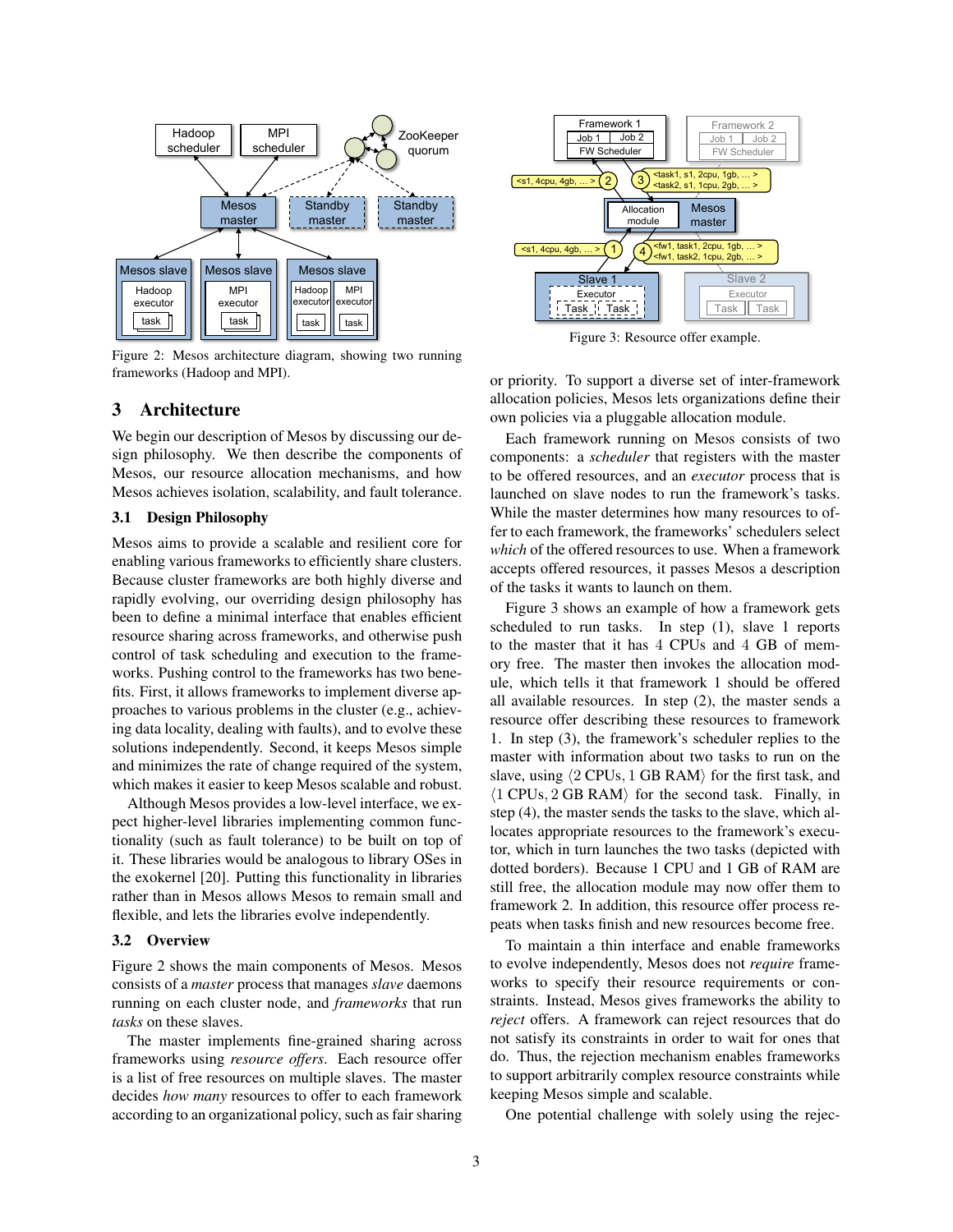tion mechanism to satisfy all framework constraints is efficiency: a framework may have to wait a long time before it receives an offer satisfying its constraints, and Mesos may have to send an offer to many frameworks before one of them accepts it. To avoid this, Mesos also allows frameworks to set *filters*, which are Boolean predicates specifying that a framework will always reject certain resources. For example, a framework might specify a whitelist of nodes it can run on.

There are two points worth noting. First, filters represent just a performance optimization for the resource offer model, as the frameworks still have the ultimate control to reject any resources that they cannot express filters for and to choose which tasks to run on each node. Second, as we will show in this paper, when the workload consists of fine-grained tasks (*e.g.,* in MapReduce and Dryad workloads), the resource offer model performs surprisingly well even in the absence of filters. In particular, we have found that a simple policy called delay scheduling [38], in which frameworks wait for a limited time to acquire nodes storing their data, yields nearly optimal data locality with a wait time of 1-5s.

In the rest of this section, we describe how Mesos performs two key functions: resource allocation  $(\S3.3)$  and resource isolation (§3.4). We then describe filters and several other mechanisms that make resource offers scalable and robust (§3.5). Finally, we discuss fault tolerance in Mesos (§3.6) and summarize the Mesos API (§3.7).

## 3.3 Resource Allocation

Mesos delegates allocation decisions to a pluggable allocation module, so that organizations can tailor allocation to their needs. So far, we have implemented two allocation modules: one that performs fair sharing based on a generalization of max-min fairness for multiple resources [21] and one that implements strict priorities. Similar policies are used in Hadoop and Dryad [25, 38].

In normal operation, Mesos takes advantage of the fact that most tasks are short, and only reallocates resources when tasks finish. This usually happens frequently enough so that new frameworks acquire their share quickly. For example, if a framework's share is 10% of the cluster, it needs to wait approximately 10% of the mean task length to receive its share. However, if a cluster becomes filled by long tasks, e.g., due to a buggy job or a greedy framework, the allocation module can also *revoke* (kill) tasks. Before killing a task, Mesos gives its framework a grace period to clean it up.

We leave it up to the allocation module to select the policy for revoking tasks, but describe two related mechanisms here. First, while killing a task has a low impact on many frameworks (*e.g.,* MapReduce), it is harmful for frameworks with interdependent tasks (*e.g.,* MPI). We allow these frameworks to avoid being killed by letting allocation modules expose a *guaranteed allocation* to each framework—a quantity of resources that the framework may hold without losing tasks. Frameworks read their guaranteed allocations through an API call. Allocation modules are responsible for ensuring that the guaranteed allocations they provide can all be met concurrently. For now, we have kept the semantics of guaranteed allocations simple: if a framework is below its guaranteed allocation, none of its tasks should be killed, and if it is above, any of its tasks may be killed.

Second, to decide when to trigger revocation, Mesos must know which of the connected frameworks would use more resources if they were offered them. Frameworks indicate their interest in offers through an API call.

# 3.4 Isolation

Mesos provides performance isolation between framework executors running on the same slave by leveraging existing OS isolation mechanisms. Since these mechanisms are platform-dependent, we support multiple isolation mechanisms through pluggable *isolation modules*.

We currently isolate resources using OS container technologies, specifically Linux Containers [9] and Solaris Projects [13]. These technologies can limit the CPU, memory, network bandwidth, and (in new Linux kernels) I/O usage of a process tree. These isolation technologies are not perfect, but using containers is already an advantage over frameworks like Hadoop, where tasks from different jobs simply run in separate processes.

# 3.5 Making Resource Offers Scalable and Robust

Because task scheduling in Mesos is a distributed process, it needs to be efficient and robust to failures. Mesos includes three mechanisms to help with this goal.

First, because some frameworks will always reject certain resources, Mesos lets them short-circuit the rejection process and avoid communication by providing *filters* to the master. We currently support two types of filters: "only offer nodes from list  $L$ " and "only offer nodes with at least  $R$  resources free". However, other types of predicates could also be supported. Note that unlike generic constraint languages, filters are Boolean predicates that specify whether a framework will reject one bundle of resources on one node, so they can be evaluated quickly on the master. Any resource that does not pass a framework's filter is treated exactly like a rejected resource.

Second, because a framework may take time to respond to an offer, Mesos counts resources offered to a framework towards its allocation of the cluster. This is a strong incentive for frameworks to respond to offers quickly and to filter resources that they cannot use.

Third, if a framework has not responded to an offer for a sufficiently long time, Mesos *rescinds* the offer and re-offers the resources to other frameworks.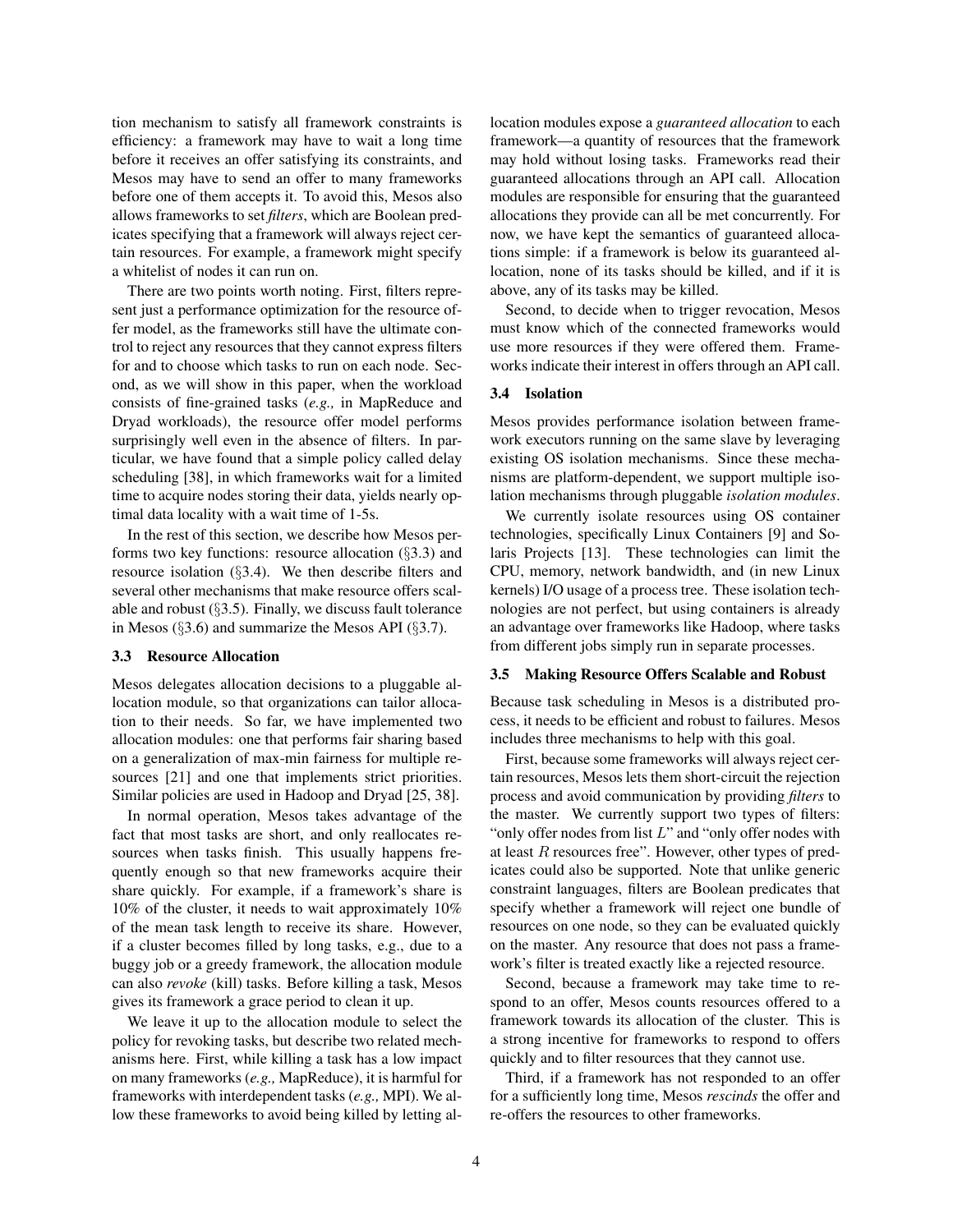| <b>Scheduler Callbacks</b>                                                                                      | <b>Scheduler Actions</b>                                                                                                |  |
|-----------------------------------------------------------------------------------------------------------------|-------------------------------------------------------------------------------------------------------------------------|--|
| resourceOffer(offerId, offers)<br>offerRescinded(offerId)<br>statusUpdate(taskId, status)<br>slaveLost(slaveId) | replyToOffer(offerId, tasks)<br>setNeedsOffers(bool)<br>setFilters(filters)<br>getGuaranteedShare()<br>killTask(taskId) |  |
| <b>Executor Callbacks</b>                                                                                       | <b>Executor Actions</b>                                                                                                 |  |
| launchTask(taskDescriptor)<br>killTask(taskId)                                                                  | sendStatus(taskId, status)                                                                                              |  |

Table 1: Mesos API functions for schedulers and executors.

# 3.6 Fault Tolerance

Since all the frameworks depend on the Mesos master, it is critical to make the master fault-tolerant. To achieve this, we have designed the master to be *soft state*, so that a new master can completely reconstruct its internal state from information held by the slaves and the framework schedulers. In particular, the master's only state is the list of active slaves, active frameworks, and running tasks. This information is sufficient to compute how many resources each framework is using and run the allocation policy. We run multiple masters in a hot-standby configuration using ZooKeeper [4] for leader election. When the active master fails, the slaves and schedulers connect to the next elected master and repopulate its state.

Aside from handling master failures, Mesos reports node failures and executor crashes to frameworks' schedulers. Frameworks can then react to these failures using the policies of their choice.

Finally, to deal with scheduler failures, Mesos allows a framework to register multiple schedulers such that when one fails, another one is notified by the Mesos master to take over. Frameworks must use their own mechanisms to share state between their schedulers.

## 3.7 API Summary

Table 1 summarizes the Mesos API. The "callback" columns list functions that frameworks must implement, while "actions" are operations that they can invoke.

# 4 Mesos Behavior

In this section, we study Mesos's behavior for different workloads. Our goal is not to develop an exact model of the system, but to provide a coarse understanding of its behavior, in order to characterize the environments that Mesos's distributed scheduling model works well in.

In short, we find that Mesos performs very well when frameworks can scale up and down elastically, tasks durations are homogeneous, and frameworks prefer all nodes equally (§4.2). When different frameworks prefer different nodes, we show that Mesos can emulate a centralized scheduler that performs fair sharing across frameworks (§4.3). In addition, we show that Mesos can handle heterogeneous task durations without impacting the performance of frameworks with short tasks (§4.4). We also discuss how frameworks are incentivized to improve their performance under Mesos, and argue that these incentives also improve overall cluster utilization  $(\S4.5)$ . We conclude this section with some limitations of Mesos's distributed scheduling model (§4.6).

## 4.1 Definitions, Metrics and Assumptions

In our discussion, we consider three metrics:

- *Framework ramp-up time:* time it takes a new framework to achieve its allocation (*e.g.,* fair share);
- *Job completion time:* time it takes a job to complete, assuming one job per framework;
- *System utilization:* total cluster utilization.

We characterize workloads along two dimensions: elasticity and task duration distribution. An *elastic* framework, such as Hadoop and Dryad, can scale its resources up and down, *i.e.,* it can start using nodes as soon as it acquires them and release them as soon its task finish. In contrast, a *rigid* framework, such as MPI, can start running its jobs only after it has acquired a fixed quantity of resources, and cannot scale up dynamically to take advantage of new resources or scale down without a large impact on performance. For task durations, we consider both homogeneous and heterogeneous distributions.

We also differentiate between two types of resources: mandatory and preferred. A resource is *mandatory* if a framework must acquire it in order to run. For example, a graphical processing unit (GPU) is mandatory if a framework cannot run without access to GPU. In contrast, a resource is *preferred* if a framework performs "better" using it, but can also run using another equivalent resource. For example, a framework may prefer running on a node that locally stores its data, but may also be able to read the data remotely if it must.

We assume the amount of mandatory resources requested by a framework never exceeds its guaranteed share. This ensures that frameworks will not deadlock waiting for the mandatory resources to become free.<sup>2</sup> For simplicity, we also assume that all tasks have the same resource demands and run on identical slices of machines called *slots*, and that each framework runs a single job.

#### 4.2 Homogeneous Tasks

We consider a cluster with n slots and a framework,  $f$ , that is entitled to  $k$  slots. For the purpose of this analysis, we consider two distributions of the task durations: constant (*i.e.,* all tasks have the same length) and exponential. Let the mean task duration be  $T$ , and assume that framework f runs a job which requires  $\beta kT$  total com-

<sup>&</sup>lt;sup>2</sup>In workloads where the mandatory resource demands of the active frameworks can exceed the capacity of the cluster, the allocation module needs to implement admission control.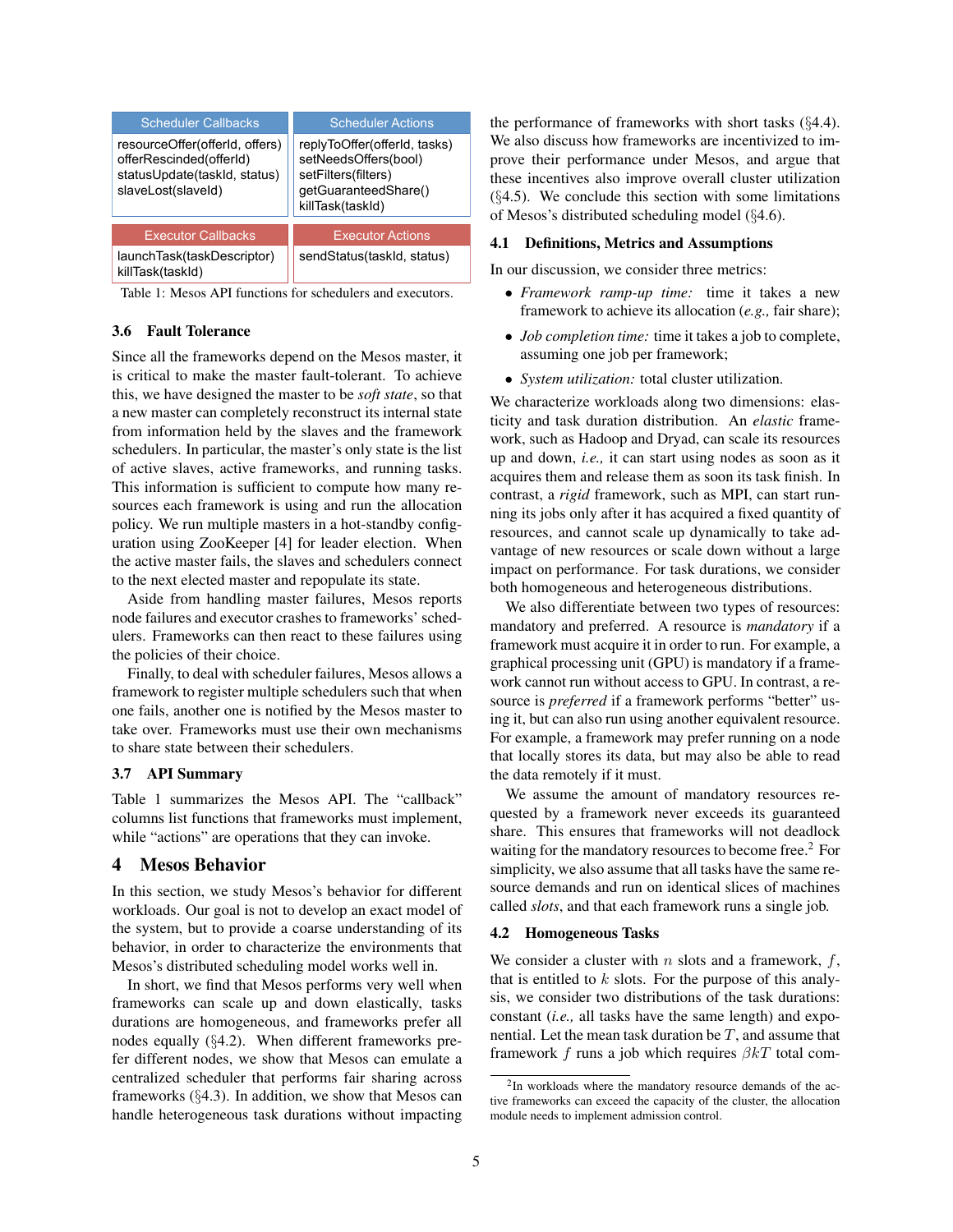|                 | <b>Elastic Framework</b> |                   | Rigid Framework     |                             |
|-----------------|--------------------------|-------------------|---------------------|-----------------------------|
|                 | Constant dist.           | Exponential dist. | Constant dist.      | Exponential dist.           |
| Ramp-up time    |                          | $T \ln k$         |                     | $T \ln k$                   |
| Completion time | $(1/2+\beta)T$           | $(1+\beta)T$      | $(1+\beta)T$        | $(\ln k + \beta)T$          |
| Utilization     |                          |                   | $\beta/(1/2+\beta)$ | $\beta/(\ln k - 1 + \beta)$ |

Table 2: Ramp-up time, job completion time and utilization for both elastic and rigid frameworks, and for both constant and exponential task duration distributions. The framework starts with no slots.  $k$  is the number of slots the framework is entitled under the scheduling policy, and  $\beta T$  represents the time it takes a job to complete assuming the framework gets all k slots at once.

putation time. That is, when the framework has  $k$  slots, it takes its job  $\beta T$  time to finish.

Table 2 summarizes the job completion times and system utilization for the two types of frameworks and the two types of task length distributions. As expected, elastic frameworks with constant task durations perform the best, while rigid frameworks with exponential task duration perform the worst. Due to lack of space, we present only the results here and include derivations in [23].

Framework ramp-up time: If task durations are constant, it will take framework  $f$  at most  $T$  time to acquire  $k$  slots. This is simply because during a T interval, every slot will become available, which will enable Mesos to offer the framework all  $k$  of its preferred slots. If the duration distribution is exponential, the expected ramp-up time can be as high as  $T \ln k$  [23].

**Job completion time:** The expected completion time<sup>3</sup> of an elastic job is at most  $(1 + \beta)T$ , which is within T (*i.e.,* the mean task duration) of the completion time of the job when it gets all its slots instantaneously. Rigid jobs achieve similar completion times for constant task durations, but exhibit much higher completion times for exponential job durations, *i.e.*,  $(\ln k + \beta)T$ . This is simply because it takes a framework  $T \ln k$  time on average to acquire all its slots and be able to start its job.

System utilization: Elastic jobs fully utilize their allocated slots, because they can use every slot as soon as they get it. As a result, assuming infinite demand, a system running only elastic jobs is fully utilized. Rigid frameworks achieve slightly worse utilizations, as their jobs cannot start before they get their full allocations, and thus they waste the resources held while ramping up.

### 4.3 Placement Preferences

So far, we have assumed that frameworks have no slot preferences. In practice, different frameworks prefer different nodes and their preferences may change over time. In this section, we consider the case where frameworks have different preferred slots.

The natural question is how well Mesos will work compared to a central scheduler that has full information about framework preferences. We consider two cases: (a) there exists a system configuration in which each framework gets all its preferred slots and achieves its full allocation, and (b) there is no such configuration, *i.e.,* the demand for some preferred slots exceeds the supply.

In the first case, it is easy to see that, irrespective of the initial configuration, the system will converge to the state where each framework allocates its preferred slots after at most one  $T$  interval. This is simple because during a T interval all slots become available, and as a result each framework will be offered its preferred slots.

In the second case, there is no configuration in which all frameworks can satisfy their preferences. The key question in this case is how should one allocate the preferred slots across the frameworks demanding them. In particular, assume there are  $p$  slots preferred by  $m$  frameworks, where framework  $i$  requests  $r_i$  such slots, and  $\sum_{i=1}^{m} r_i > x$ . While many allocation policies are possible, here we consider a weighted fair allocation policy where the weight associated with framework  $i$  is its intended total allocation,  $s_i$ . In other words, assuming that each framework has enough demand, we aim to allocate  $p \cdot s_i / (\sum_{i=1}^m s_i)$  preferred slots to framework *i*.

The challenge in Mesos is that the scheduler does not know the preferences of each framework. Fortunately, it turns out that there is an easy way to achieve the weighted allocation of the preferred slots described above: simply perform lottery scheduling [36], offering slots to frameworks with probabilities proportional to their intended allocations. In particular, when a slot becomes available, Mesos can offer that slot to framework i with probability  $s_i/(\sum_{i=1}^n s_i)$ , where *n* is the total number of frameworks in the system. Furthermore, because each framework  $i$  receives on average  $s_i$  slots every  $T$ time units, the results for ramp-up times and completion times in Section 4.2 still hold.

### 4.4 Heterogeneous Tasks

So far we have assumed that frameworks have homogeneous task duration distributions, *i.e.,* that all frameworks have the same task duration distribution. In this section, we discuss frameworks with heterogeneous task duration distributions. In particular, we consider a workload where tasks that are either short and long, where the mean duration of the long tasks is significantly longer than the mean of the short tasks. Such heterogeneous

 $3$ When computing job completion time we assume that the last tasks of the job running on the framework's  $k$  slots finish at the same time.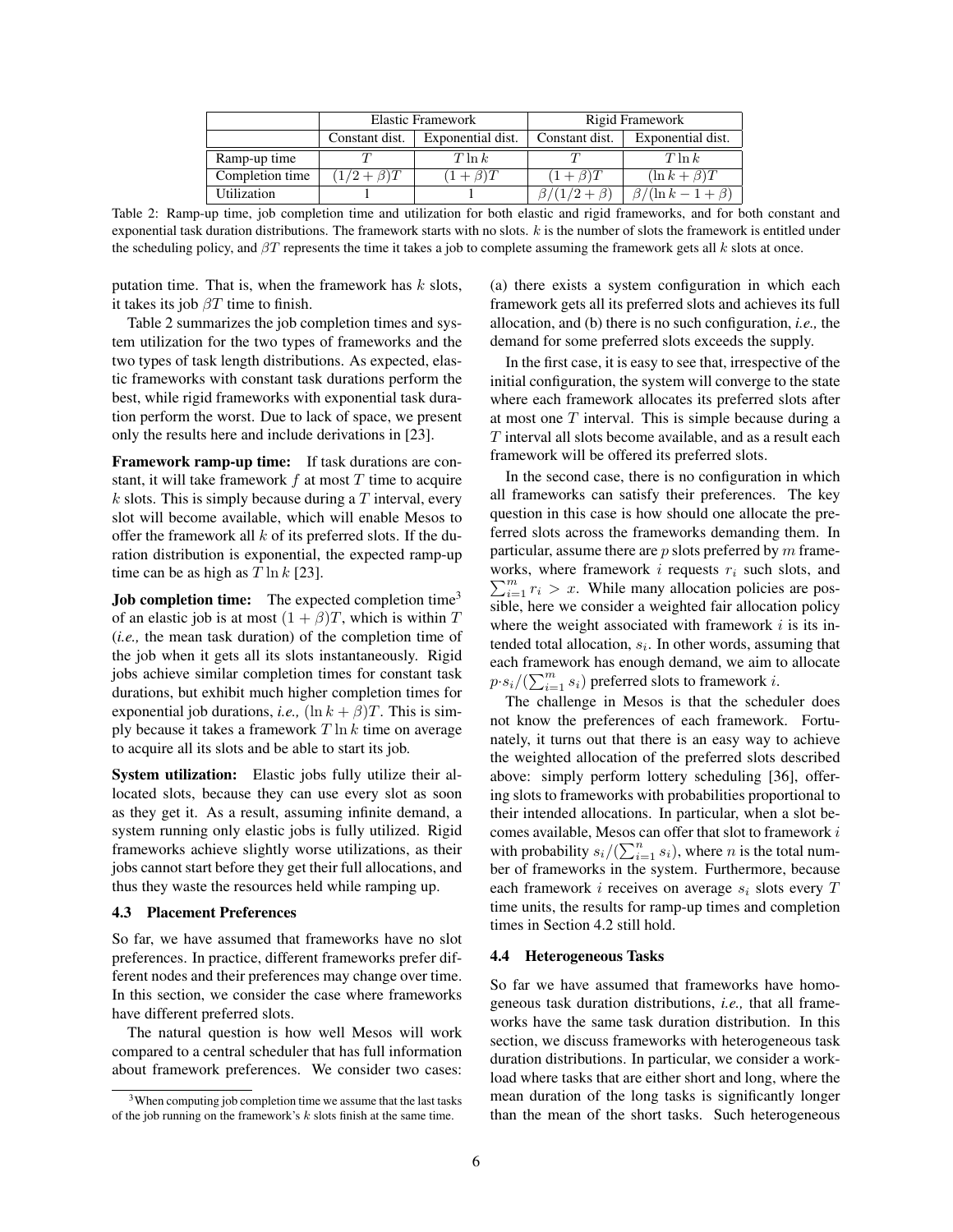workloads can hurt frameworks with short tasks. In the worst case, all nodes required by a short job might be filled with long tasks, so the job may need to wait a long time (relative to its execution time) to acquire resources.

We note first that random task assignment can work well if the fraction  $\phi$  of long tasks is not very close to 1 and if each node supports multiple slots. For example, in a cluster with  $S$  slots per node, the probability that a node is filled with long tasks will be  $\phi^S$ . When S is large (*e.g.,* in the case of multicore machines), this probability is small even with  $\phi > 0.5$ . If  $S = 8$  and  $\phi = 0.5$ , for example, the probability that a node is filled with long tasks is 0.4%. Thus, a framework with short tasks can still acquire many preferred slots in a short period of time. In addition, the more slots a framework is able to use, the likelier it is that at least  $k$  of them are running short tasks.

To further alleviate the impact of long tasks, Mesos can be extended slightly to allow allocation policies to reserve some resources on each node for short tasks. In particular, we can associate a maximum task duration with some of the resources on each node, after which tasks running on those resources are killed. These time limits can be exposed to the frameworks in resource offers, allowing them to choose whether to use these resources. This scheme is similar to the common policy of having a separate queue for short jobs in HPC clusters.

### 4.5 Framework Incentives

Mesos implements a decentralized scheduling model, where each framework decides which offers to accept. As with any decentralized system, it is important to understand the incentives of entities in the system. In this section, we discuss the incentives of frameworks (and their users) to improve the response times of their jobs.

Short tasks: A framework is incentivized to use short tasks for two reasons. First, it will be able to allocate any resources reserved for short slots. Second, using small tasks minimizes the wasted work if the framework loses a task, either due to revocation or simply due to failures.

Scale elastically: The ability of a framework to use resources as soon as it acquires them–instead of waiting to reach a given minimum allocation–would allow the framework to start (and complete) its jobs earlier. In addition, the ability to scale up and down allows a framework to grab unused resources opportunistically, as it can later release them with little negative impact.

Do not accept unknown resources: Frameworks are incentivized not to accept resources that they cannot use because most allocation policies will count all the resources that a framework owns when making offers.

We note that these incentives align well with our goal of improving utilization. If frameworks use short tasks, Mesos can reallocate resources quickly between them, reducing latency for new jobs and wasted work for revocation. If frameworks are elastic, they will opportunistically utilize all the resources they can obtain. Finally, if frameworks do not accept resources that they do not understand, they will leave them for frameworks that do.

We also note that these properties are met by many current cluster computing frameworks, such as MapReduce and Dryad, simply because using short independent tasks simplifies load balancing and fault recovery.

#### 4.6 Limitations of Distributed Scheduling

Although we have shown that distributed scheduling works well in a range of workloads relevant to current cluster environments, like any decentralized approach, it can perform worse than a centralized scheduler. We have identified three limitations of the distributed model:

Fragmentation: When tasks have heterogeneous resource demands, a distributed collection of frameworks may not be able to optimize bin packing as well as a centralized scheduler. However, note that the wasted space due to suboptimal bin packing is bounded by the ratio between the largest task size and the node size. Therefore, clusters running "larger" nodes (e.g., multicore nodes) and "smaller" tasks within those nodes will achieve high utilization even with distributed scheduling.

There is another possible bad outcome if allocation modules reallocate resources in a naïve manner: when a cluster is filled by tasks with small resource requirements, a framework  $f$  with large resource requirements may starve, because whenever a small task finishes,  $f$ cannot accept the resources freed by it, but other frameworks can. To accommodate frameworks with large pertask resource requirements, allocation modules can support a *minimum offer size* on each slave, and abstain from offering resources on the slave until this amount is free.

Interdependent framework constraints: It is possible to construct scenarios where, because of esoteric interdependencies between frameworks (*e.g.,* certain tasks from two frameworks cannot be colocated), only a single global allocation of the cluster performs well. We argue such scenarios are rare in practice. In the model discussed in this section, where frameworks only have preferences over which nodes they use, we showed that allocations approximate those of optimal schedulers.

Framework complexity: Using resource offers may make framework scheduling more complex. We argue, however, that this difficulty is not onerous. First, whether using Mesos or a centralized scheduler, frameworks need to know their preferences; in a centralized scheduler, the framework needs to express them to the scheduler, whereas in Mesos, it must use them to decide which offers to accept. Second, many scheduling policies for existing frameworks are online algorithms, because frame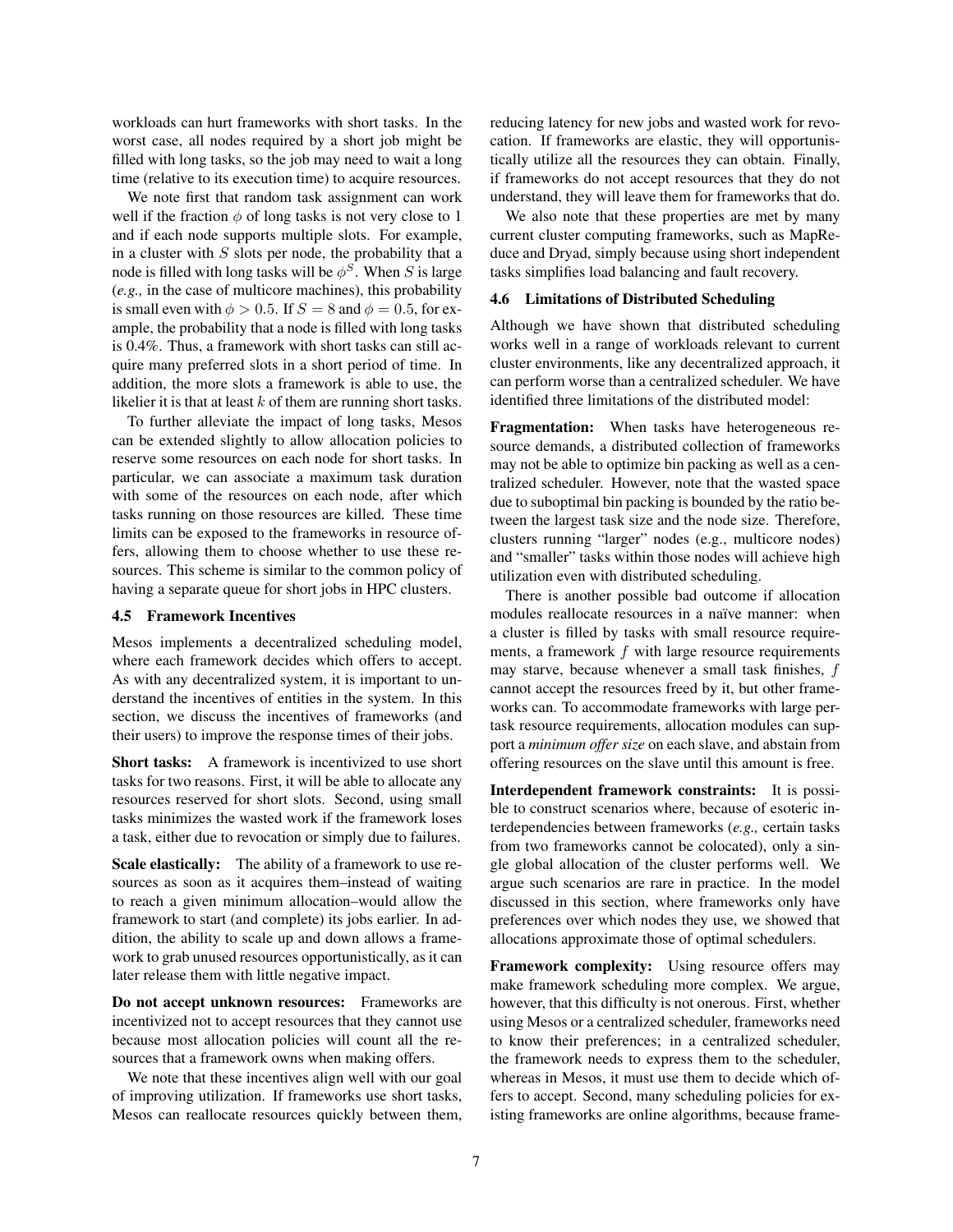works cannot predict task times and must be able to handle failures and stragglers [18, 40, 38]. These policies are easy to implement over resource offers.

# 5 Implementation

We have implemented Mesos in about 10,000 lines of C++. The system runs on Linux, Solaris and OS X, and supports frameworks written in C++, Java, and Python.

To reduce the complexity of our implementation, we use a C++ library called libprocess [7] that provides an actor-based programming model using efficient asynchronous I/O mechanisms (epoll, kqueue, etc). We also use ZooKeeper [4] to perform leader election.

Mesos can use Linux containers [9] or Solaris projects [13] to isolate tasks. We currently isolate CPU cores and memory. We plan to leverage recently added support for network and I/O isolation in Linux [8] in the future.

We have implemented four frameworks on top of Mesos. First, we have ported three existing cluster computing systems: Hadoop [2], the Torque resource scheduler [33], and the MPICH2 implementation of MPI [16]. None of these ports required changing these frameworks' APIs, so all of them can run unmodified user programs. In addition, we built a specialized framework for iterative jobs called Spark, which we discuss in Section 5.3.

#### 5.1 Hadoop Port

Porting Hadoop to run on Mesos required relatively few modifications, because Hadoop's fine-grained map and reduce tasks map cleanly to Mesos tasks. In addition, the Hadoop master, known as the JobTracker, and Hadoop slaves, known as TaskTrackers, fit naturally into the Mesos model as a framework scheduler and executor.

To add support for running Hadoop on Mesos, we took advantage of the fact that Hadoop already has a pluggable API for writing job schedulers. We wrote a Hadoop scheduler that connects to Mesos, launches TaskTrackers as its executors, and maps each Hadoop task to a Mesos task. When there are unlaunched tasks in Hadoop, our scheduler first starts Mesos tasks on the nodes of the cluster that it wants to use, and then sends the Hadoop tasks to them using Hadoop's existing internal interfaces. When tasks finish, our executor notifies Mesos by listening for task finish events using an API in the TaskTracker.

We used delay scheduling [38] to achieve data locality by waiting for slots on the nodes that contain task input data. In addition, our approach allowed us to reuse Hadoop's existing logic for re-scheduling of failed tasks and for speculative execution (straggler mitigation).

We also needed to change how map output data is served to reduce tasks. Hadoop normally writes map output files to the local filesystem, then serves these to reduce tasks using an HTTP server included in the Task-Tracker. However, the TaskTracker within Mesos runs as an executor, which may be terminated if it is not running tasks. This would make map output files unavailable to reduce tasks. We solved this problem by providing a shared file server on each node in the cluster to serve local files. Such a service is useful beyond Hadoop, to other frameworks that write data locally on each node.

In total, our Hadoop port is 1500 lines of code.

## 5.2 Torque and MPI Ports

We have ported the Torque cluster resource manager to run as a framework on Mesos. The framework consists of a Mesos scheduler and executor, written in 360 lines of Python code, that launch and manage different components of Torque. In addition, we modified 3 lines of Torque source code to allow it to elastically scale up and down on Mesos depending on the jobs in its queue.

After registering with the Mesos master, the framework scheduler configures and launches a Torque server and then periodically monitors the server's job queue. While the queue is empty, the scheduler releases all tasks (down to an optional minimum, which we set to 0) and refuses all resource offers it receives from Mesos. Once a job gets added to Torque's queue (using the standard qsub command), the scheduler begins accepting new resource offers. As long as there are jobs in Torque's queue, the scheduler accepts offers as necessary to satisfy the constraints of as many jobs in the queue as possible. On each node where offers are accepted, Mesos launches our executor, which in turn starts a Torque backend daemon and registers it with the Torque server. When enough Torque backend daemons have registered, the torque server will launch the next job in its queue.

Because jobs that run on Torque (e.g. MPI) may not be fault tolerant, Torque avoids having its tasks revoked by not accepting resources beyond its guaranteed allocation.

In addition to the Torque framework, we also created a Mesos MPI "wrapper" framework, written in 200 lines of Python code, for running MPI jobs directly on Mesos.

#### 5.3 Spark Framework

Mesos enables the creation of specialized frameworks optimized for workloads for which more general execution layers may not be optimal. To test the hypothesis that simple specialized frameworks provide value, we identified one class of jobs that were found to perform poorly on Hadoop by machine learning researchers at our lab: *iterative jobs*, where a dataset is reused across a number of iterations. We built a specialized framework called Spark [39] optimized for these workloads.

One example of an iterative algorithm used in machine learning is logistic regression [22]. This algorithm seeks to find a line that separates two sets of labeled data points. The algorithm starts with a random line  $w$ . Then, on each iteration, it computes the gradient of an objective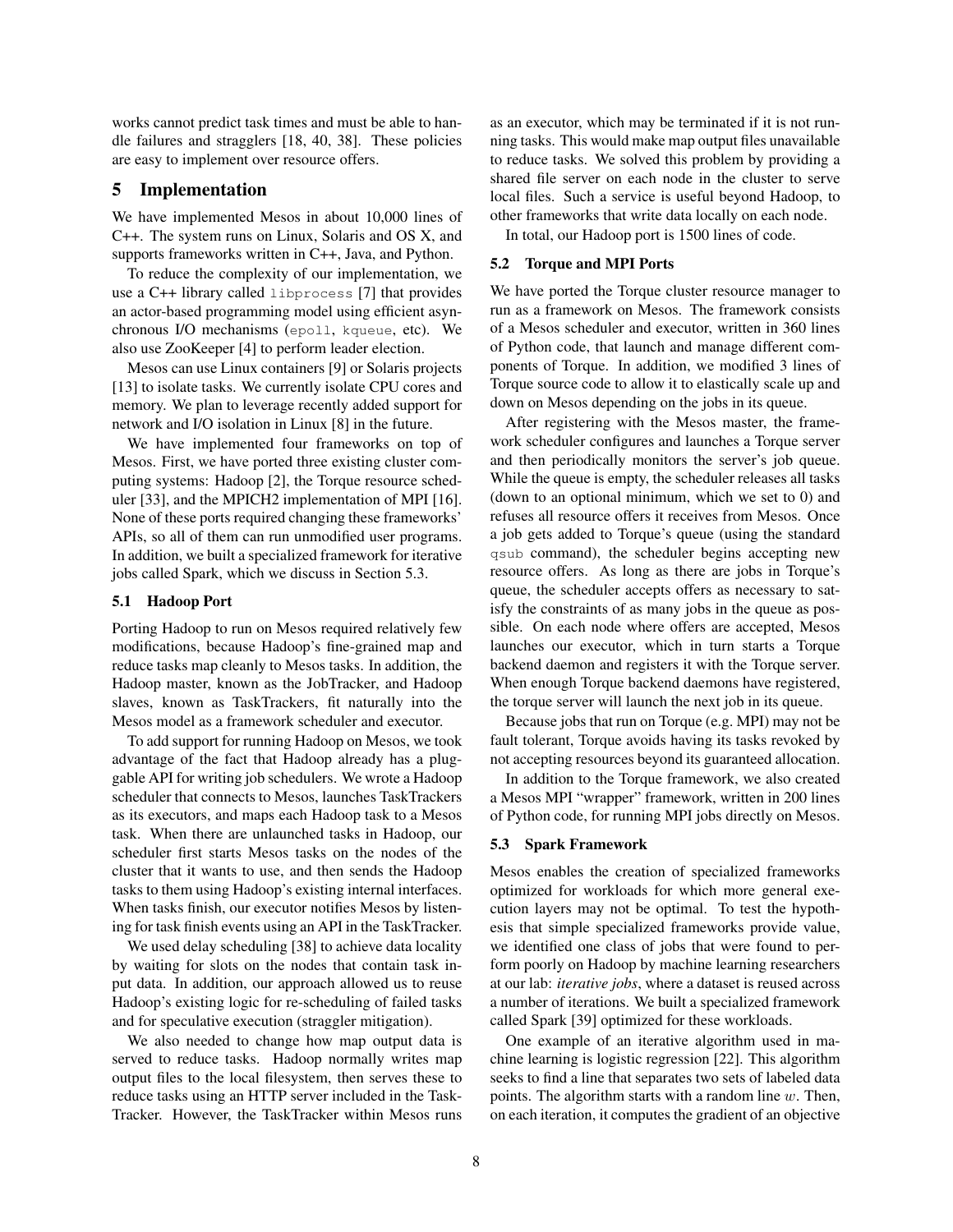

Figure 4: Data flow of a logistic regression job in Dryad vs. Spark. Solid lines show data flow within the framework. Dashed lines show reads from a distributed file system. Spark reuses in-memory data across iterations to improve efficiency.

function that measures how well the line separates the points, and shifts w along this gradient. This gradient computation amounts to evaluating a function  $f(x, w)$ over each data point  $x$  and summing the results. An implementation of logistic regression in Hadoop must run each iteration as a separate MapReduce job, because each iteration depends on the  $w$  computed at the previous one. This imposes overhead because every iteration must re-read the input file into memory. In Dryad, the whole job can be expressed as a data flow DAG as shown in Figure 4a, but the data must still must be reloaded from disk at each iteration. Reusing the data in memory between iterations in Dryad would require cyclic data flow.

Spark's execution is shown in Figure 4b. Spark uses the long-lived nature of Mesos executors to cache a slice of the dataset in memory at each executor, and then run multiple iterations on this cached data. This caching is achieved in a fault-tolerant manner: if a node is lost, Spark remembers how to recompute its slice of the data.

By building Spark on top of Mesos, we were able to keep its implementation small (about 1300 lines of code), yet still capable of outperforming Hadoop by  $10\times$  for iterative jobs. In particular, using Mesos's API saved us the time to write a master daemon, slave daemon, and communication protocols between them for Spark. The main pieces we had to write were a framework scheduler (which uses delay scheduling for locality) and user APIs.

# 6 Evaluation

We evaluated Mesos through a series of experiments on the Amazon Elastic Compute Cloud (EC2). We begin with a macrobenchmark that evaluates how the system shares resources between four workloads, and go on to present a series of smaller experiments designed to evaluate overhead, decentralized scheduling, our specialized framework (Spark), scalability, and failure recovery.

# 6.1 Macrobenchmark

To evaluate the primary goal of Mesos, which is enabling diverse frameworks to efficiently share a cluster, we ran a

| Bin | <b>Job Type</b> | <b>Map Tasks</b> | <b>Reduce Tasks</b> | # Jobs Run |
|-----|-----------------|------------------|---------------------|------------|
|     | selection       |                  | NA                  | 38         |
| 2   | text search     |                  | NA                  | 18         |
| 3   | aggregation     | 10               |                     | 14         |
|     | selection       | 50               | NA                  | 12         |
| 5   | aggregation     | 100              | 10                  |            |
|     | selection       | 200              | NA                  |            |
|     | text search     | 400              | NA                  |            |
|     | join            | 400              | 30                  |            |

Table 3: Job types for each bin in our Facebook Hadoop mix.

macrobenchmark consisting of a mix of four workloads:

- A Hadoop instance running a mix of small and large jobs based on the workload at Facebook.
- A Hadoop instance running a set of large batch jobs.
- Spark running a series of machine learning jobs.
- Torque running a series of MPI jobs.

We compared a scenario where the workloads ran as four frameworks on a 96-node Mesos cluster using fair sharing to a scenario where they were each given a static partition of the cluster (24 nodes), and measured job response times and resource utilization in both cases. We used EC2 nodes with 4 CPU cores and 15 GB of RAM.

We begin by describing the four workloads in more detail, and then present our results.

### 6.1.1 Macrobenchmark Workloads

Facebook Hadoop Mix Our Hadoop job mix was based on the distribution of job sizes and inter-arrival times at Facebook, reported in [38]. The workload consists of 100 jobs submitted at fixed times over a 25 minute period, with a mean inter-arrival time of 14s. Most of the jobs are small (1-12 tasks), but there are also large jobs of up to  $400$  tasks.<sup>4</sup> The jobs themselves were from the Hive benchmark [6], which contains four types of queries: text search, a simple selection, an aggregation, and a join that gets translated into multiple MapReduce steps. We grouped the jobs into eight bins of job type and size (listed in Table 3) so that we could compare performance in each bin. We also set the framework scheduler to perform fair sharing between its jobs, as this policy is used at Facebook.

Large Hadoop Mix To emulate batch workloads that need to run continuously, such as web crawling, we had a second instance of Hadoop run a series of IO-intensive 2400-task text search jobs. A script launched ten of these jobs, submitting each one after the previous one finished.

Spark We ran five instances of an iterative machine learning job on Spark. These were launched by a script that waited 2 minutes after each job ended to submit the next. The job we used was alternating least squares

<sup>&</sup>lt;sup>4</sup>We scaled down the largest jobs in [38] to have the workload fit a quarter of our cluster size.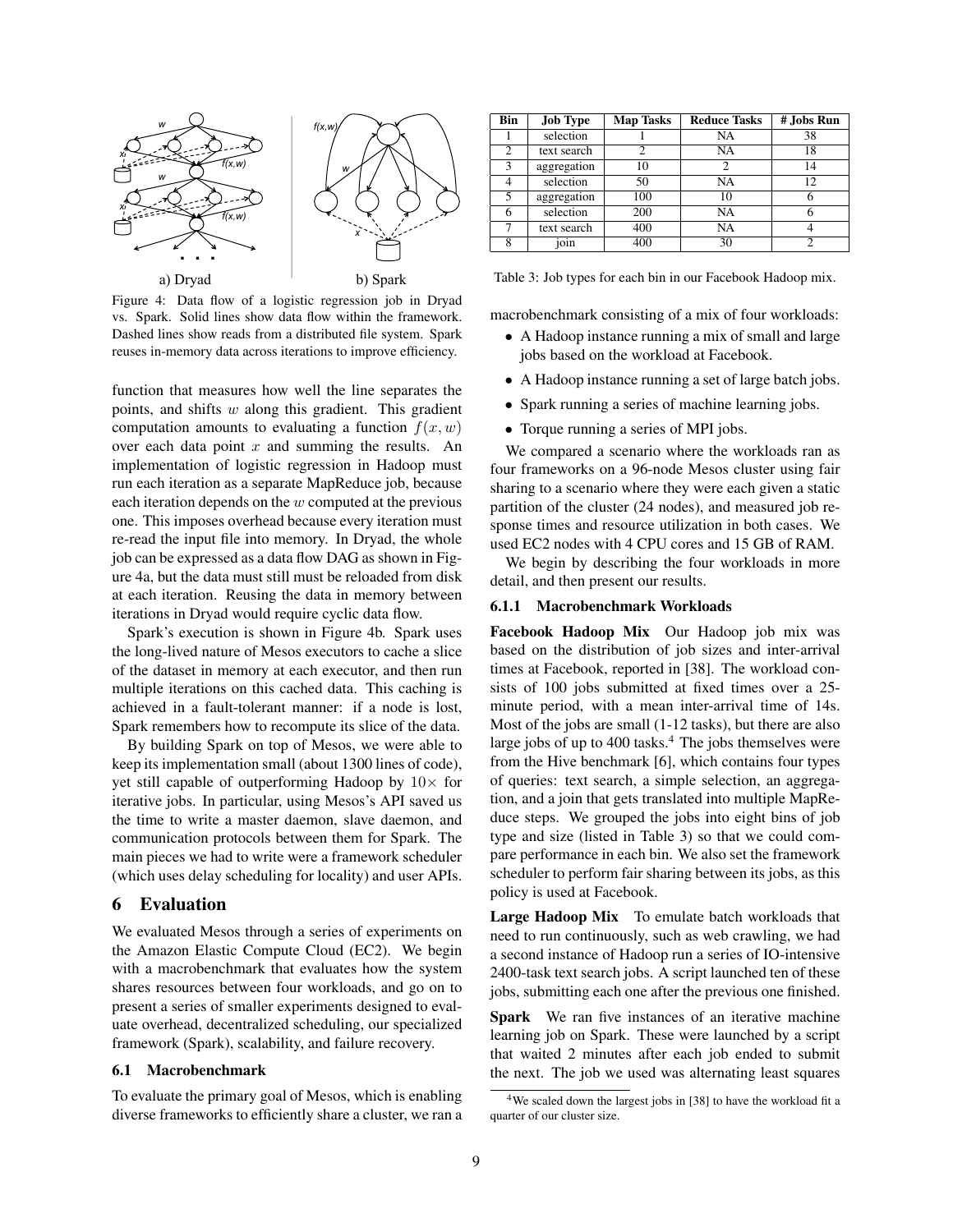

Figure 5: Comparison of cluster shares (fraction of CPUs) over time for each of the frameworks in the Mesos and static partitioning macrobenchmark scenarios. On Mesos, frameworks can scale up when their demand is high and that of other frameworks is low, and thus finish jobs faster. Note that the plots' time axes are different (*e.g.,* the large Hadoop mix takes 3200s with static partitioning).



Figure 6: Framework shares on Mesos during the macrobenchmark. By pooling resources, Mesos lets each workload scale up to fill gaps in the demand of others. In addition, fine-grained sharing allows resources to be reallocated in tens of seconds.

(ALS), a collaborative filtering algorithm [42]. This job is CPU-intensive but also benefits from caching its input data on each node, and needs to broadcast updated parameters to all nodes running its tasks on each iteration.

Torque / MPI Our Torque framework ran eight instances of the tachyon raytracing job [35] that is part of the SPEC MPI2007 benchmark. Six of the jobs ran small problem sizes and two ran large ones. Both types used 24 parallel tasks. We submitted these jobs at fixed times to both clusters. The tachyon job is CPU-intensive.

# 6.1.2 Macrobenchmark Results

A successful result for Mesos would show two things: that Mesos achieves higher utilization than static partitioning, and that jobs finish at least as fast in the shared cluster as they do in their static partition, and possibly faster due to gaps in the demand of other frameworks. Our results show both effects, as detailed below.

We show the fraction of CPU cores allocated to each



Figure 7: Average CPU and memory utilization over time across all nodes in the Mesos cluster vs. static partitioning.

framework by Mesos over time in Figure 6. We see that Mesos enables each framework to scale up during periods when other frameworks have low demands, and thus keeps cluster nodes busier. For example, at time 350, when both Spark and the Facebook Hadoop framework have no running jobs and Torque is using 1/8 of the cluster, the large-job Hadoop framework scales up to 7/8 of the cluster. In addition, we see that resources are reallocated rapidly (*e.g.,* when a Facebook Hadoop job starts around time 360) due to the fine-grained nature of tasks. Finally, higher allocation of nodes also translates into increased CPU and memory utilization (by 10% for CPU and 17% for memory), as shown in Figure 7.

A second question is how much better jobs perform under Mesos than when using a statically partitioned cluster. We present this data in two ways. First, Figure 5 compares the resource allocation over time of each framework in the shared and statically partitioned clusters. Shaded areas show the allocation in the stat-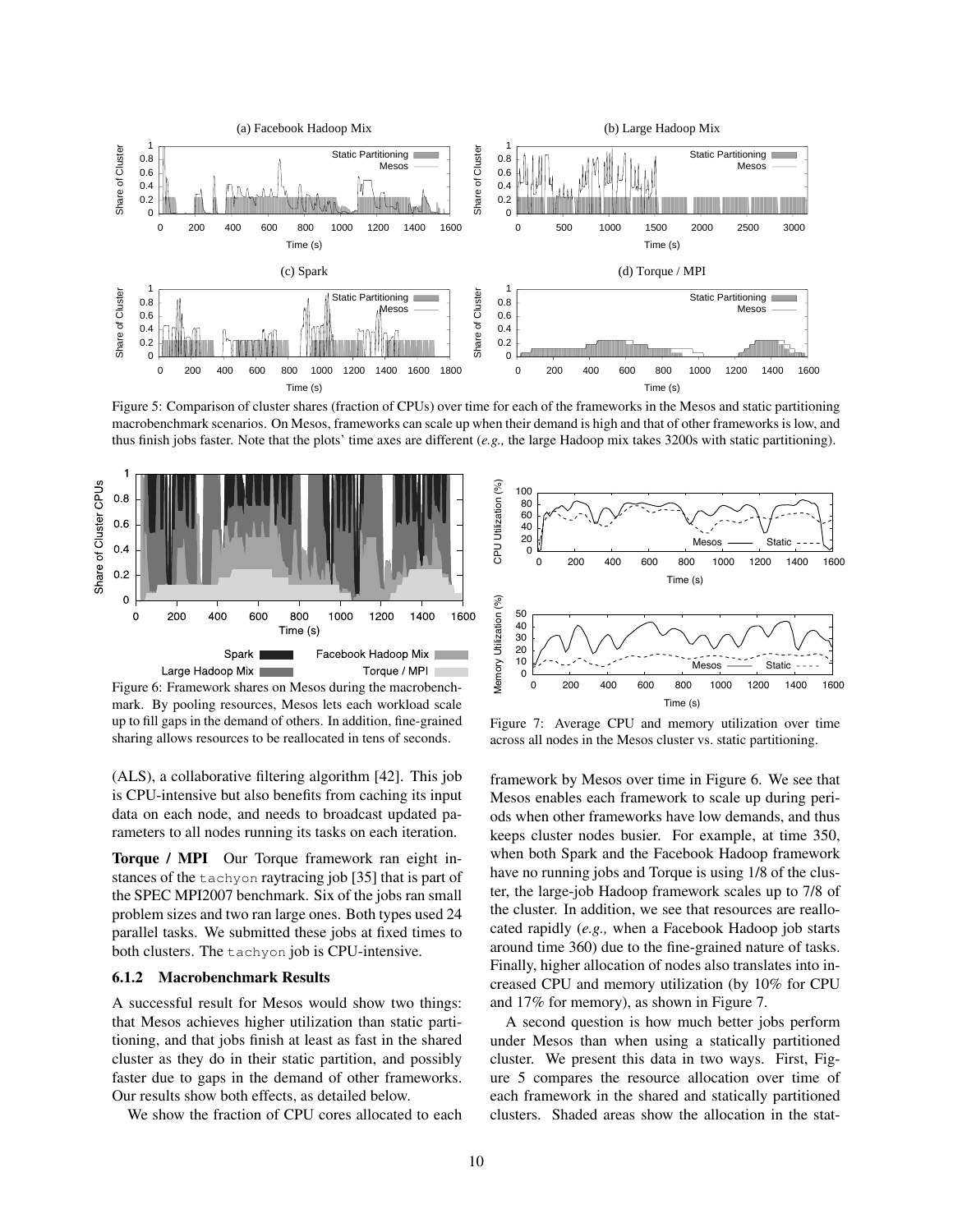| <b>Framework</b>       | Sum of Exec Times w/<br><b>Static Partitioning (s)</b> | <b>Sum of Exec Times</b><br>with Mesos (s) | Speedup |
|------------------------|--------------------------------------------------------|--------------------------------------------|---------|
| Facebook<br>Hadoop Mix | 7235                                                   | 6319                                       | 1.14    |
| Large Hadoop<br>Mix    | 3143                                                   | 1494                                       | 2.10    |
| Spark                  | 1684                                                   | 1338                                       | 1.26    |
| Torque / MPI           | 3210                                                   | 3352                                       | 0.96    |

Table 4: Aggregate performance of each framework in the macrobenchmark (sum of running times of all the jobs in the framework). The speedup column shows the relative gain on Mesos.

ically partitioned cluster, while solid lines show the share on Mesos. We see that the fine-grained frameworks (Hadoop and Spark) take advantage of Mesos to scale up beyond 1/4 of the cluster when global demand allows this, and consequently finish bursts of submitted jobs faster in Mesos. At the same time, Torque achieves roughly similar allocations and job durations under Mesos (with some differences explained later).

Second, Tables 4 and 5 show a breakdown of job performance for each framework. In Table 4, we compare the aggregate performance of each framework, defined as the sum of job running times, in the static partitioning and Mesos scenarios. We see the Hadoop and Spark jobs as a whole are finishing faster on Mesos, while Torque is slightly slower. The framework that gains the most is the large-job Hadoop mix, which almost always has tasks to run and fills in the gaps in demand of the other frameworks; this framework performs 2x better on Mesos.

Table 5 breaks down the results further by job type. We observe two notable trends. First, in the Facebook Hadoop mix, the smaller jobs perform worse on Mesos. This is due to an interaction between the fair sharing performed by Hadoop (among its jobs) and the fair sharing in Mesos (among frameworks): During periods of time when Hadoop has more than 1/4 of the cluster, if any jobs are submitted to the other frameworks, there is a delay before Hadoop gets a new resource offer (because any freed up resources go to the framework farthest below its share), so any small job submitted during this time is delayed for a long time relative to its length. In contrast, when running alone, Hadoop can assign resources to the new job as soon as any of its tasks finishes. This problem with hierarchical fair sharing is also seen in networks [34], and could be mitigated by running the small jobs on a separate framework or using a different allocation policy (*e.g.,* using lottery scheduling instead of offering all freed resources to the framework with the lowest share).

Lastly, Torque is the only framework that performed worse, on average, on Mesos. The large tachyon jobs took on average 2 minutes longer, while the small ones took 20s longer. Some of this delay is due to Torque having to wait to launch 24 tasks on Mesos before starting each job, but the average time this takes is 12s. We be-

| <b>Framework</b> | <b>Job Type</b> | Exec Time w/ Static<br>Partitioning (s) | Avg. Speedup<br>on Mesos |
|------------------|-----------------|-----------------------------------------|--------------------------|
| Facebook Hadoop  | selection (1)   | 24                                      | 0.84                     |
| Mix              | text search (2) | 31                                      | 0.90                     |
|                  | aggregation (3) | 82                                      | 0.94                     |
|                  | selection (4)   | 65                                      | 1.40                     |
|                  | aggregation (5) | 192                                     | 1.26                     |
|                  | selection (6)   | 136                                     | 1.71                     |
|                  | text search (7) | 137                                     | 2.14                     |
|                  | join (8)        | 662                                     | 1.35                     |
| Large Hadoop Mix | text search     | 314                                     | 2.21                     |
| Spark            | <b>ALS</b>      | 337                                     | 1.36                     |
| Torque / MPI     | small tachyon   | 261                                     | 0.91                     |
|                  | large tachyon   | 822                                     | 0.88                     |

Table 5: Performance of each job type in the macrobenchmark. Bins for the Facebook Hadoop mix are in parentheses.



Figure 8: Data locality and average job durations for 16 Hadoop instances running on a 93-node cluster using static partitioning, Mesos, or Mesos with delay scheduling.

lieve that the rest of the delay is due to stragglers (slow nodes). In our standalone Torque run, we saw two jobs take about 60s longer to run than the others (Fig. 5d). We discovered that both of these jobs were using a node that performed slower on single-node benchmarks than the others (in fact, Linux reported 40% lower bogomips on it). Because tachyon hands out equal amounts of work to each node, it runs as slowly as the slowest node.

#### 6.2 Overhead

To measure the overhead Mesos imposes when a single framework uses the cluster, we ran two benchmarks using MPI and Hadoop on an EC2 cluster with 50 nodes, each with 2 CPU cores and 6.5 GB RAM. We used the High-Performance LINPACK [15] benchmark for MPI and a WordCount job for Hadoop, and ran each job three times. The MPI job took on average 50.9s without Mesos and 51.8s with Mesos, while the Hadoop job took 160s without Mesos and 166s with Mesos. In both cases, the overhead of using Mesos was less than 4%.

#### 6.3 Data Locality through Delay Scheduling

In this experiment, we evaluated how Mesos' resource offer mechanism enables frameworks to control their tasks' placement, and in particular, data locality. We ran 16 instances of Hadoop using 93 EC2 nodes, each with 4 CPU cores and 15 GB RAM. Each node ran a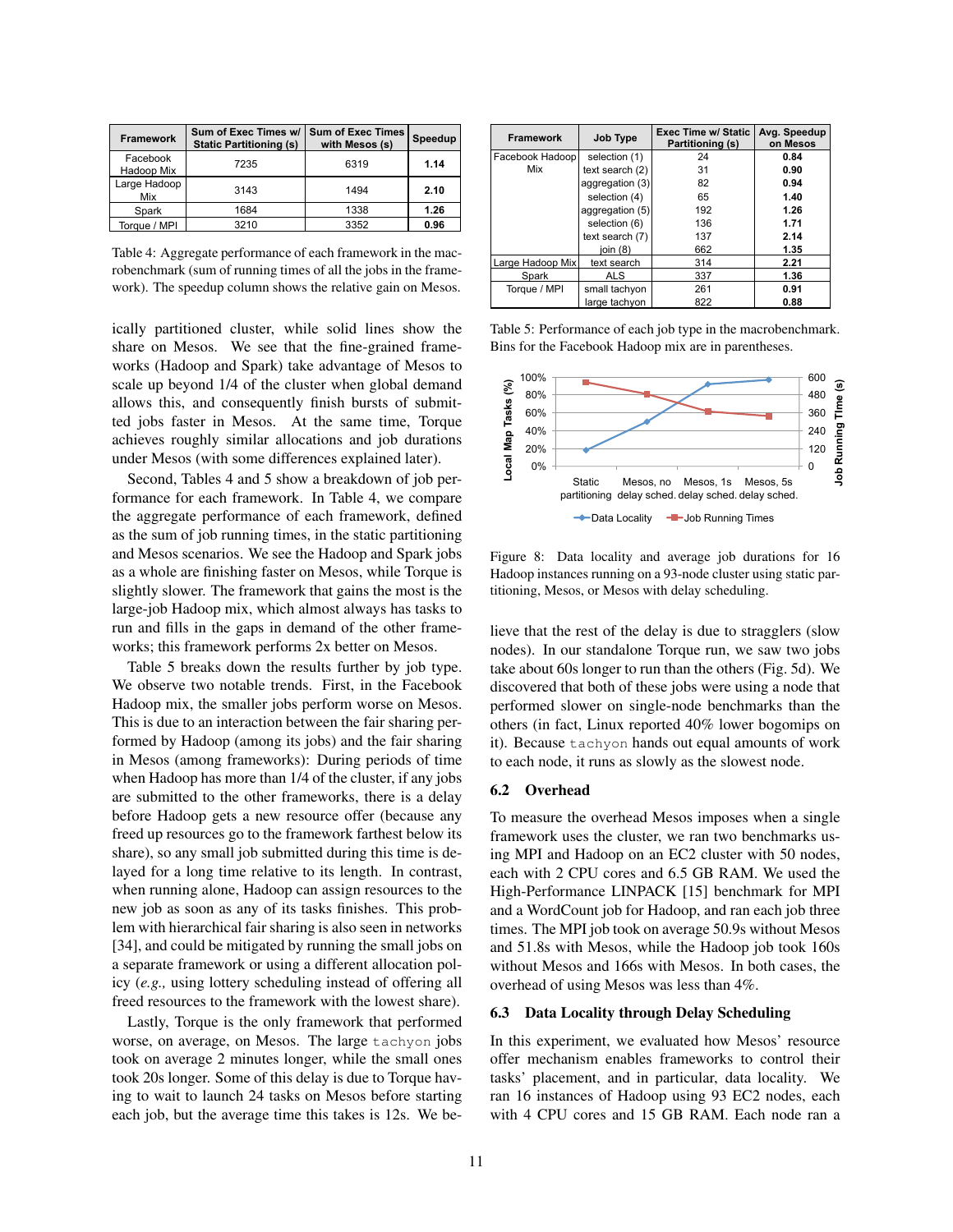map-only scan job that searched a 100 GB file spread throughout the cluster on a shared HDFS file system and outputted 1% of the records. We tested four scenarios: giving each Hadoop instance its own 5-6 node static partition of the cluster (to emulate organizations that use coarse-grained cluster sharing systems), and running all instances on Mesos using either no delay scheduling, 1s delay scheduling or 5s delay scheduling.

Figure 8 shows averaged measurements from the 16 Hadoop instances across three runs of each scenario. Using static partitioning yields very low data locality (18%) because the Hadoop instances are forced to fetch data from nodes outside their partition. In contrast, running the Hadoop instances on Mesos improves data locality, even without delay scheduling, because each Hadoop instance has tasks on more nodes of the cluster (there are 4 tasks per node), and can therefore access more blocks locally. Adding a 1-second delay brings locality above 90%, and a 5-second delay achieves 95% locality, which is competitive with running one Hadoop instance alone on the whole cluster. As expected, job performance improves with data locality: jobs run 1.7x faster in the 5s delay scenario than with static partitioning.

## 6.4 Spark Framework

We evaluated the benefit of running iterative jobs using the specialized Spark framework we developed on top of Mesos (Section 5.3) over the general-purpose Hadoop framework. We used a logistic regression job implemented in Hadoop by machine learning researchers in our lab, and wrote a second version of the job using Spark. We ran each version separately on 20 EC2 nodes, each with 4 CPU cores and 15 GB RAM. Each experiment used a 29 GB data file and varied the number of logistic regression iterations from 1 to 30 (see Figure 9).

With Hadoop, each iteration takes 127s on average, because it runs as a separate MapReduce job. In contrast, with Spark, the first iteration takes 174s, but subsequent iterations only take about 6 seconds, leading to a speedup of up to 10x for 30 iterations. This happens because the cost of reading the data from disk and parsing it is much higher than the cost of evaluating the gradient function computed by the job on each iteration. Hadoop incurs the read/parsing cost on each iteration, while Spark reuses cached blocks of parsed data and only incurs this cost once. The longer time for the first iteration in Spark is due to the use of slower text parsing routines.

#### 6.5 Mesos Scalability

To evaluate Mesos' scalability, we emulated large clusters by running up to 50,000 slave daemons on 99 Amazon EC2 nodes, each with 8 CPU cores and 6 GB RAM. We used one EC2 node for the master and the rest of the nodes to run slaves. During the experiment, each of 200



Figure 9: Hadoop and Spark logistic regression running times.



Figure 10: Mesos master's scalability versus number of slaves.

frameworks running throughout the cluster continuously launches tasks, starting one task on each slave that it receives a resource offer for. Each task sleeps for a period of time based on a normal distribution with a mean of 30 seconds and standard deviation of 10s, and then ends. Each slave runs up to two tasks at a time.

Once the cluster reached steady-state (i.e., the 200 frameworks achieve their fair shares and all resources were allocated), we launched a test framework that runs a single 10 second task and measured how long this framework took to finish. This allowed us to calculate the extra delay incurred over 10s due to having to register with the master, wait for a resource offer, accept it, wait for the master to process the response and launch the task on a slave, and wait for Mesos to report the task as finished.

We plot this extra delay in Figure 10, showing averages of 5 runs. We observe that the overhead remains small (less than one second) even at 50,000 nodes. In particular, this overhead is much smaller than the average task and job lengths in data center workloads (see Section 2). Because Mesos was also keeping the cluster fully allocated, this indicates that the master kept up with the load placed on it. Unfortunately, the EC2 virtualized environment limited scalability beyond 50,000 slaves, because at 50,000 slaves the master was processing 100,000 packets per second (in+out), which has been shown to be the current achievable limit on EC2 [12].

#### 6.6 Failure Recovery

To evaluate recovery from master failures, we conducted an experiment with 200 to 4000 slave daemons on 62 EC2 nodes with 4 cores and 15 GB RAM. We ran 200 frameworks that each launched 20-second tasks, and two Mesos masters connected to a 5-node ZooKeeper quorum.We synchronized the two masters' clocks using NTP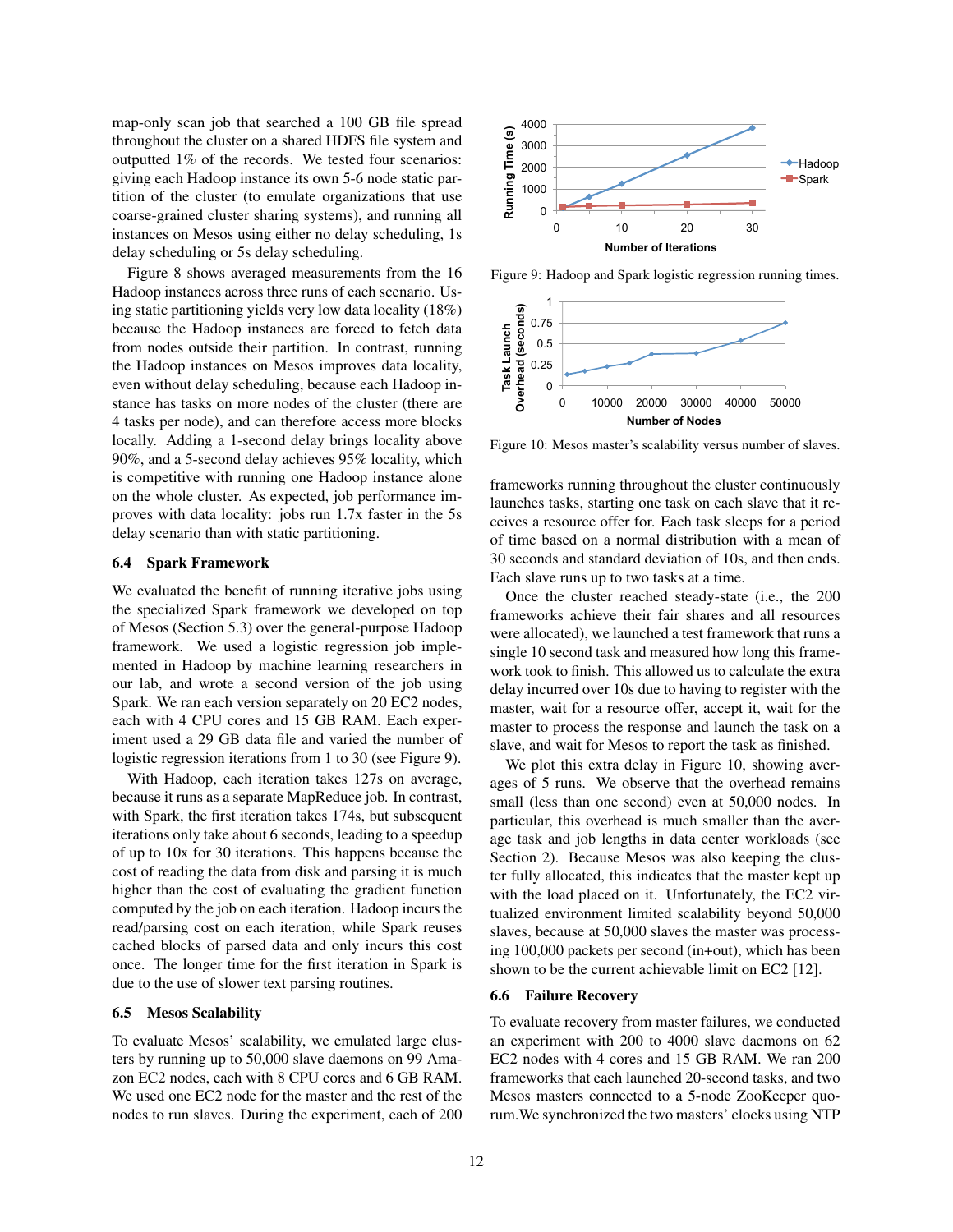and measured the mean time to recovery (MTTR) after killing the active master. The MTTR is the time for all of the slaves and frameworks to connect to the second master. In all cases, the MTTR was between 4 and 8 seconds, with 95% confidence intervals of up to 3s on either side.

### 6.7 Performance Isolation

As discussed in Section 3.4, Mesos leverages existing OS isolation mechanism to provide performance isolation between different frameworks' tasks running on the same slave. While these mechanisms are not perfect, a preliminary evaluation of Linux Containers [9] shows promising results. In particular, using Containers to isolate CPU usage between a MediaWiki web server (consisting of multiple Apache processes running PHP) and a "hog" application (consisting of 256 processes spinning in infinite loops) shows on average only a 30% increase in request latency for Apache versus a 550% increase when running without Containers. We refer the reader to [29] for a fuller evaluation of OS isolation mechanisms.

# 7 Related Work

HPC and Grid Schedulers. The high performance computing (HPC) community has long been managing clusters [33, 41]. However, their target environment typically consists of specialized hardware, such as Infiniband and SANs, where jobs do not need to be scheduled local to their data. Furthermore, each job is tightly coupled, often using barriers or message passing. Thus, each job is monolithic, rather than composed of fine-grained tasks, and does not change its resource demands during its lifetime. For these reasons, HPC schedulers use centralized scheduling, and require users to declare the required resources at job submission time. Jobs are then given coarse-grained allocations of the cluster. Unlike the Mesos approach, this does not allow jobs to locally access data distributed across the cluster. Furthermore, jobs cannot grow and shrink dynamically. In contrast, Mesos supports fine-grained sharing at the level of tasks and allows frameworks to control their placement.

Grid computing has mostly focused on the problem of making diverse virtual organizations share geographically distributed and separately administered resources in a secure and interoperable way. Mesos could well be used within a virtual organization inside a larger grid.

Public and Private Clouds. Virtual machine clouds such as Amazon EC2 [1] and Eucalyptus [31] share common goals with Mesos, such as isolating applications while providing a low-level abstraction (VMs). However, they differ from Mesos in several important ways. First, their relatively coarse grained VM allocation model leads to less efficient resource utilization and data sharing than in Mesos. Second, these systems generally do not let applications specify placement needs beyond the size of VM they require. In contrast, Mesos allows frameworks to be highly selective about task placement.

Quincy. Quincy [25] is a fair scheduler for Dryad that uses a centralized scheduling algorithm for Dryad's DAG-based programming model. In contrast, Mesos provides the lower-level abstraction of resource offers to support *multiple* cluster computing frameworks.

Condor. The Condor cluster manager uses the Class-Ads language [32] to match nodes to jobs. Using a resource specification language is not as flexible for frameworks as resource offers, since not all requirements may be expressible. Also, porting existing frameworks, which have their own schedulers, to Condor would be more difficult than porting them to Mesos, where existing schedulers fit naturally into the two-level scheduling model.

Next-Generation Hadoop. Recently, Yahoo! announced a redesign for Hadoop that uses a two-level scheduling model, where per-application masters request resources from a central manager [14]. The design aims to support non-MapReduce applications as well. While details about the scheduling model in this system are currently unavailable, we believe that the new application masters could naturally run as Mesos frameworks.

# 8 Conclusion and Future Work

We have presented Mesos, a thin management layer that allows diverse cluster computing frameworks to efficiently share resources. Mesos is built around two design elements: a fine-grained sharing model at the level of tasks, and a distributed scheduling mechanism called resource offers that delegates scheduling decisions to the frameworks. Together, these elements let Mesos achieve high utilization, respond quickly to workload changes, and cater to diverse frameworks while remaining scalable and robust. We have shown that existing frameworks can effectively share resources using Mesos, that Mesos enables the development of specialized frameworks providing major performance gains, such as Spark, and that Mesos's simple design allows the system to be fault tolerant and to scale to 50,000 nodes.

In future work, we plan to further analyze the resource offer model and determine whether any extensions can improve its efficiency while retaining its flexibility. In particular, it may be possible to have frameworks give richer hints about offers they would like to receive. Nonetheless, we believe that below any hint system, frameworks should still have the ability to reject offers and to choose which tasks to launch on each resource, so that their evolution is not constrained by the hint language provided by the system.

We are also currently using Mesos to manage resources on a 40-node cluster in our lab and in a test deployment at Twitter, and plan to report on lessons from